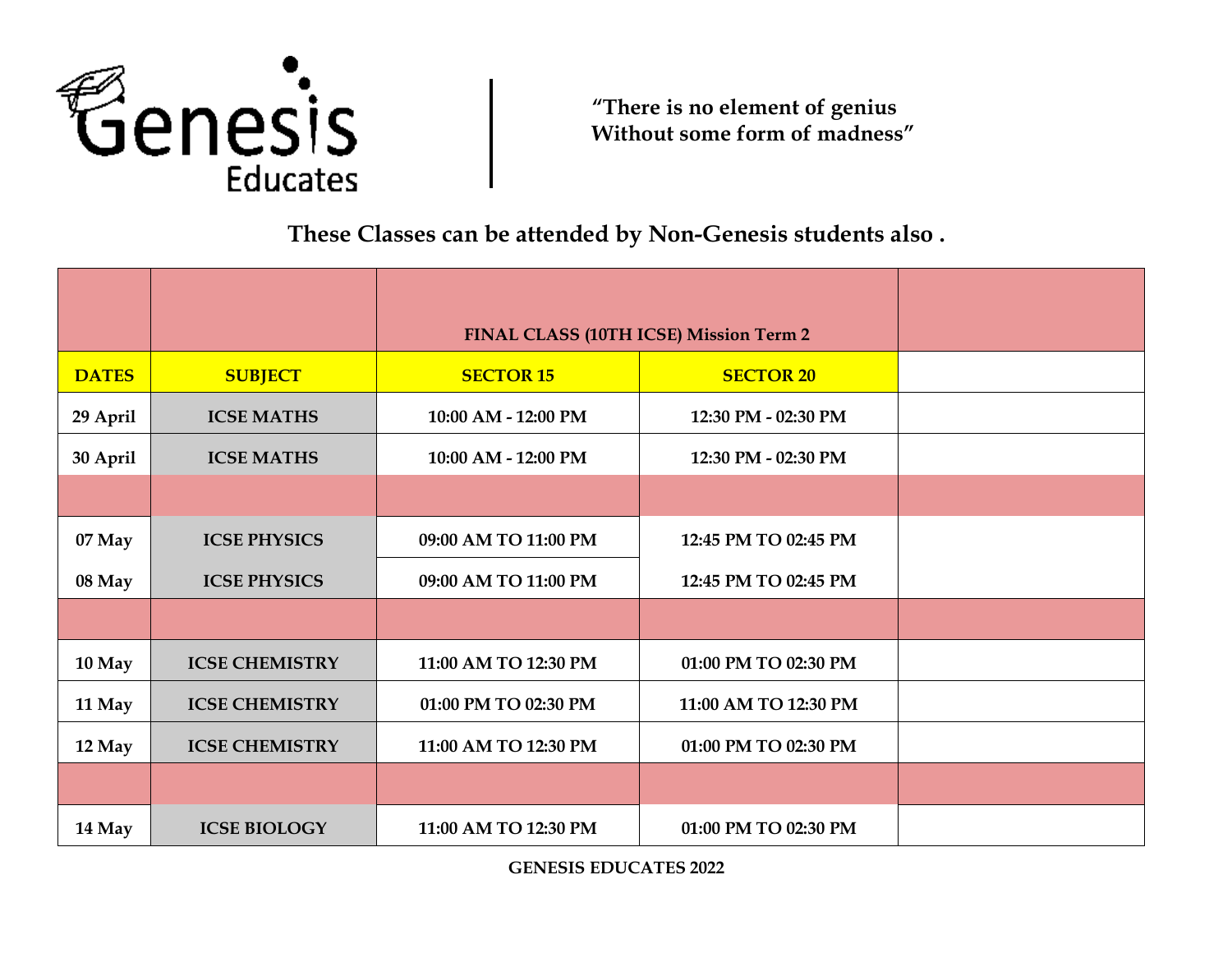| 16 May       | <b>ICSE BIOLOGY</b> | 01:00 PM TO 02:30 PM                   | 11:00 AM TO 12:30 PM |                      |
|--------------|---------------------|----------------------------------------|----------------------|----------------------|
|              |                     |                                        |                      |                      |
|              |                     |                                        |                      |                      |
|              |                     | FINAL CLASS (10TH CBSE) Mission Term 2 |                      |                      |
| <b>DATES</b> | <b>SUBJECT</b>      | <b>SECTOR 15</b>                       | <b>SECTOR 20</b>     |                      |
| 02 May       | <b>CBSE MATHS</b>   | 10:00 AM TO 12:00 PM                   | 12:30 PM - 02:30 PM  |                      |
| 03 May       | <b>CBSE MATHS</b>   | 12:30 PM - 02:30 PM                    | 10:00 AM TO 12:00 PM |                      |
| 04 May       | <b>CBSE MATHS</b>   | 10:00 AM TO 12:00 PM                   | 12:30 PM - 02:30 PM  |                      |
|              |                     |                                        |                      |                      |
|              | <b>15 SECTOR</b>    | <b>BIOLOGY</b>                         | <b>PHYSICS</b>       | <b>CHEMISTRY</b>     |
| 06 May       | <b>CBSE SCIENCE</b> | 11:30 AM TO 12:30 PM                   | 12:30 PM TO 01:30 PM | 01:30 PM TO 02:30 PM |
| 07 May       | <b>CBSE SCIENCE</b> | 10:00 AM TO 11:00 AM                   | 11:00 AM TO 12:00 PM | 12:00 PM TO 01:00 PM |
| 09 May       | <b>CBSE SCIENCE</b> | 11:30 AM TO 12:30 PM                   | 12:30 PM TO 01:30 PM | 01:30 PM TO 02:30 PM |
|              |                     |                                        |                      |                      |
|              | <b>20 SECTOR</b>    |                                        |                      |                      |
| 06 May       | <b>CBSE SCIENCE</b> | 10:00 AM TO 11:00 AM                   | 11:00 AM TO 12:00 PM | 12:00 PM TO 01:00 PM |
| 07 May       | <b>CBSE SCIENCE</b> | 03:00 TO 04:00 PM                      | 04:00 TO 05:00 PM    | 02:00 PM T0 03:00 PM |
| 09 May       | <b>CBSE SCIENCE</b> | 10:00 AM TO 11:00 AM                   | 11:00 AM TO 12:00 PM | 12:00 PM TO 01:00 PM |